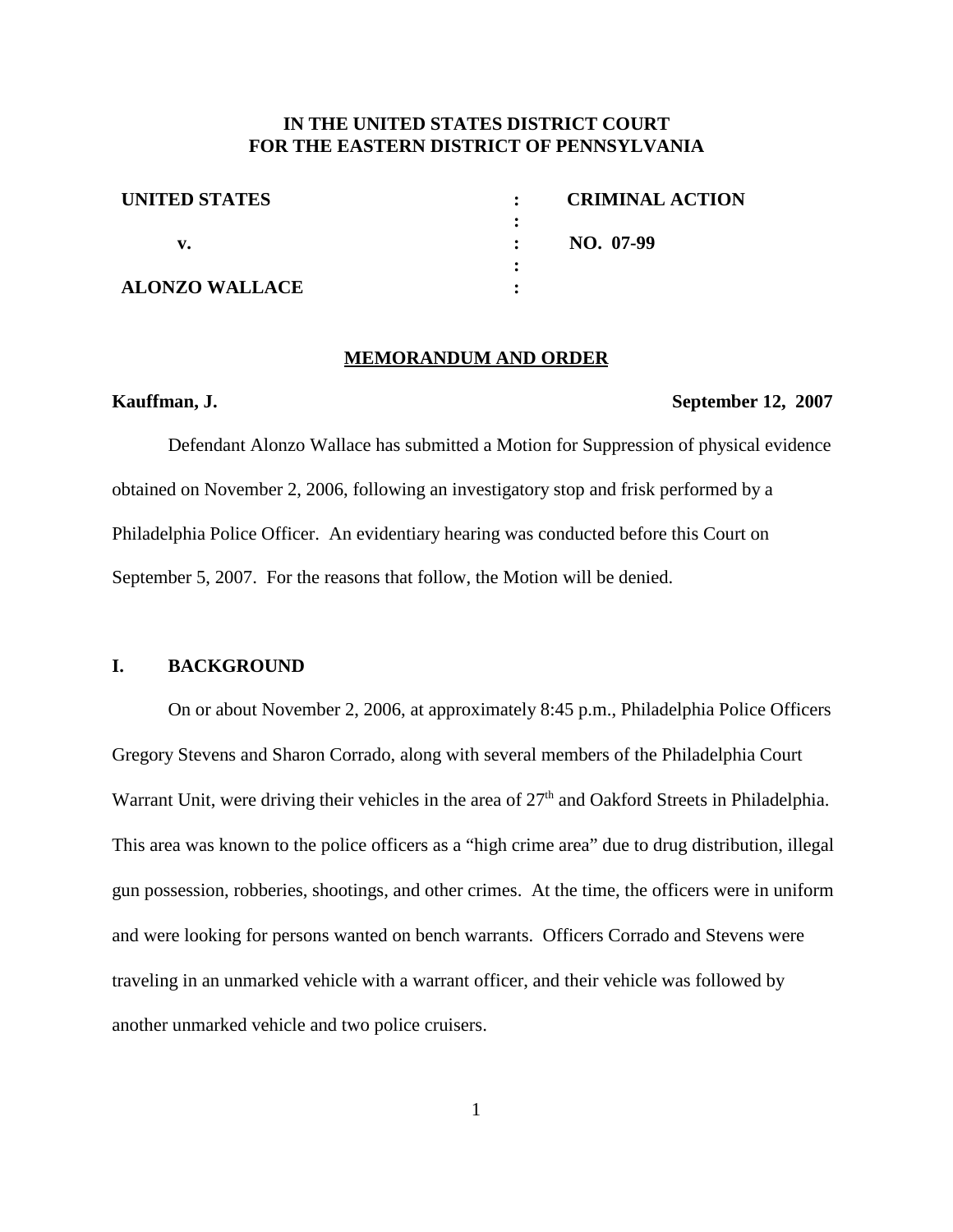As the officers approached  $27<sup>th</sup>$  and Oakford Streets, they observed three males on the northeast corner. Because the officers believed one of the individuals was wanted for an outstanding warrant, they decided to pull over and investigate. Upon doing so, the officers recognized one of the males as Nieem Thomas, who they knew as a gun-carrying drug dealer from another Philadelphia neighborhood.<sup>1</sup> They also noticed Thomas's vehicle, which was parked across the street with the engine running. Officer Corrado found this significant because she had information that Thomas often sold controlled substances out of his vehicle. The third male in the group was Defendant Wallace.

As the officers approached, the men first looked in their direction and then rushed into a nearby corner store. Officer Corrado followed the men into the store and stopped Thomas as well as the suspected fugitive. She then ordered the two men out of the store to where Officer Stevens and the other officers were waiting. Wallace, who was standing near the counter in the store, appeared nervous, looking back and forth at Officer Corrado.

Using a loud voice, Officer Corrado ordered Wallace to come to where she was standing. Wallace ignored her instruction. When Officer Corrado repeated the command, Wallace began to walk towards her with his hands in the air. Officer Corrado noticed a bulge in Wallace's waistband beneath his shirt. Based on her training and experience, Officer Corrado suspected that this bulge was a firearm. For her safety and the safety of others in the store, she then conducted a patdown of Wallace. When she touched the area of his waistband where the bulge was located, she felt and removed a Smith & Wesson model SW40VE .40 caliber pistol. The

The Court finds the testimony of Officer Corrado credible and will rely on the facts as she described them in ruling on the Motion for Suppression.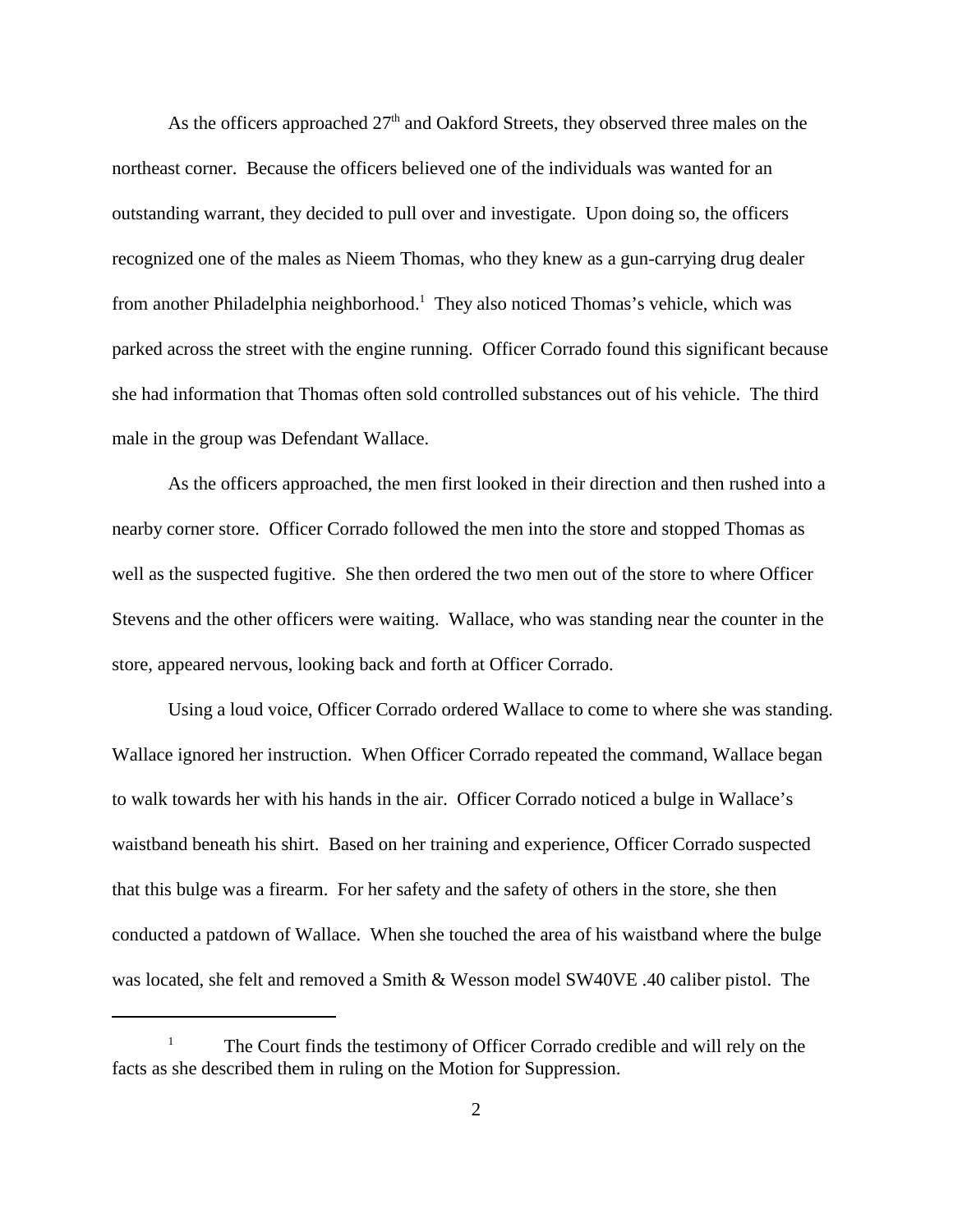weapon was loaded with fourteen rounds, and the serial number on the frame had been removed. The officers then arrested Wallace, who had no license to carry the weapon.

### **II. DISCUSSION**

In the Motion for Suppression, Wallace argues that he was stopped and searched in violation of the Fourth Amendment.<sup>2</sup> As the Supreme Court has explained, "an officer may, consistent with the Fourth Amendment, conduct a brief, investigatory stop when the officer has a reasonable, articulable suspicion that criminal activity is afoot." Illinois v. Wardlow, 528 U.S. 119, 123 (2000) (citing Terry v. Ohio, 392 U.S. 1, 30 (1968)); see also United States v. Cortez, 449 U.S. 411, 417 (1981) ("An investigatory stop must be justified by some objective manifestation that the person stopped is, or is about to be, engaged in criminal activity."). Reasonable suspicion "is a less demanding standard than probable cause and requires a showing considerably less than preponderance of the evidence," Wardlow, 528 U.S. at 123, although an officer may not justify a stop based on an "inchoate and unparticularized suspicion or 'hunch.'" Terry, 392 U.S. at 27. In determining whether the reasonable suspicion standard has been met, "the totality of the circumstances—the whole picture—must be taken into account." Cortez, 449 U.S. at 417. The Third Circuit has found that the "totality of the circumstances" may include the location of the defendant, the history of crime in that location, the defendant's nervous behavior,

<sup>&</sup>lt;sup>2</sup> Although Wallace argues that the officers' conduct violated both the Federal and the Pennsylvania Constitutions, the Court need only consider federal law in ruling on the Motion for Suppression. See, e.g., United States v. Rickus, 737 F.2d 360, 363-64 (3d Cir. 1984) ("[E]vidence obtained in accordance with federal law is admissible in federal court—even though it was obtained by state officers in violation of state law." (citing United States v. Shaffer, 520 F.2d 1369, 1372 (3d Cir. 1975))).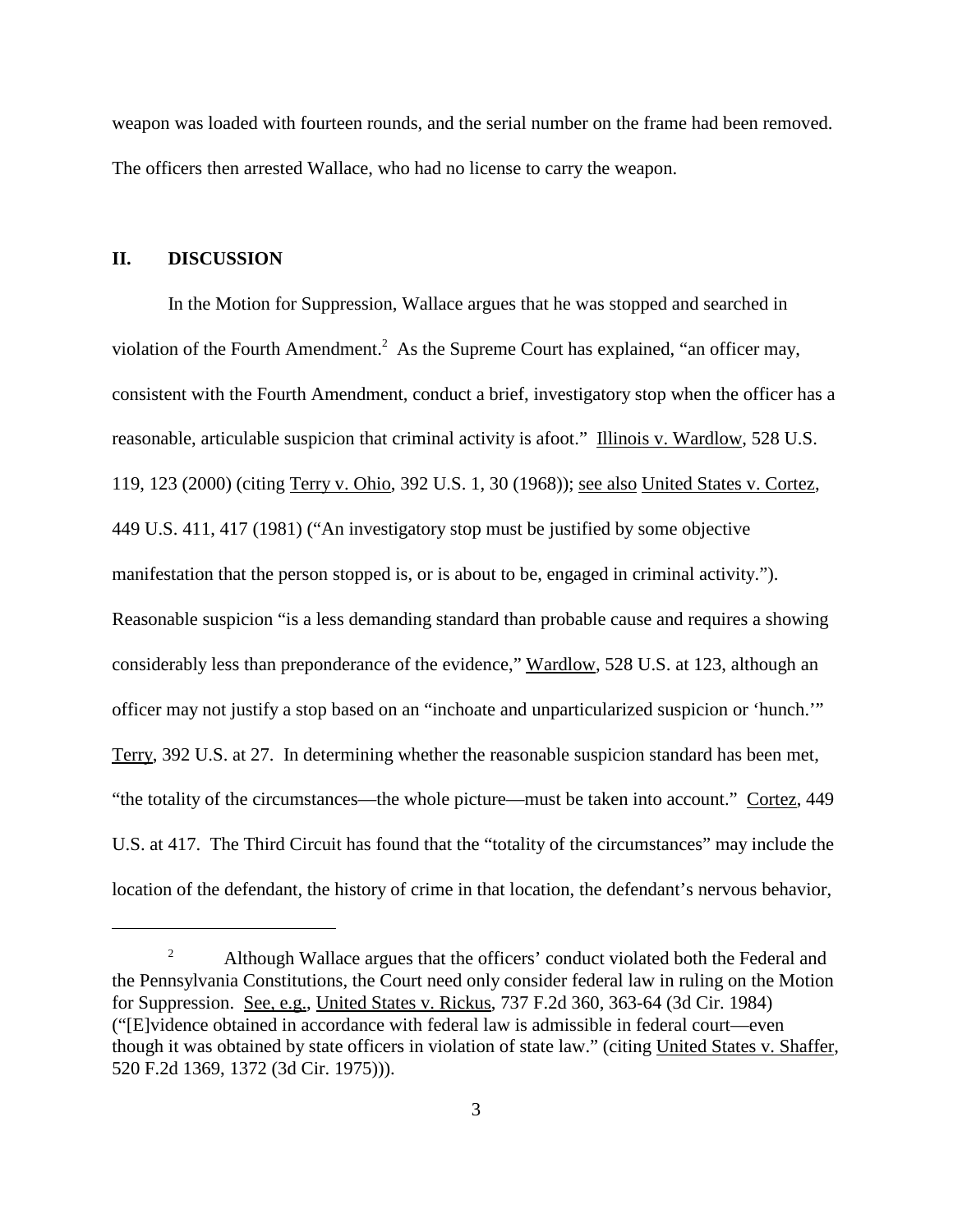and the police officer's observations and judgments about human behavior. Johnson v. Campbell, 332 F.3d 199, 206 (3d Cir. 2003).

In the instant case, the Court finds that Officer Corrado had reasonable suspicion sufficient to conduct an investigatory stop. First, Wallace's apparent attempt to evade the officers by rushing into the store supports a finding of reasonable suspicion, given the fact that the stop occurred in a high crime area. In Wardlow, the Supreme Court held that unprovoked flight from approaching police officers in a high crime neighborhood is sufficient to support an investigatory stop. See 528 U.S. at 124-25; see also United States v. Shambry, 392 F.3d 631, 633 (3d Cir. 2004) (following Wardlow and finding that the stopping officer had "reasonable suspicion for a stop and frisk because of [the defendant's] presence in a high crime area coupled with his unprovoked flight from the police"). Because Wallace rushed into the store apparently to evade the approaching officers, and because the incident took place in a high crime area, Officer Corrado's investigatory stop was justified under the principles announced in Wardlow. Moreover, Officer Corrado recognized one of Wallace's companions as a known criminal. See United States v. Coggins, 986 F.2d 651, 655 (3d Cir. 1993) ("Mere association with a known criminal cannot on its own be a basis for a 'reasonable suspicion.' . . . Yet, when such association is combined with the other elements articulated by [the officer] and considered by the district court, a reasonable suspicion adequate to support an investigative detention may indeed arise." (citation omitted)). Thus, the Court finds that Officer Corrado's stop, when viewed in the totality of the circumstances, was supported by reasonable suspicion. See, e.g., United States v. Brown, 159 F.3d 147, 149-50 (3d Cir. 1998) (upholding a warrantless stop and frisk where the defendant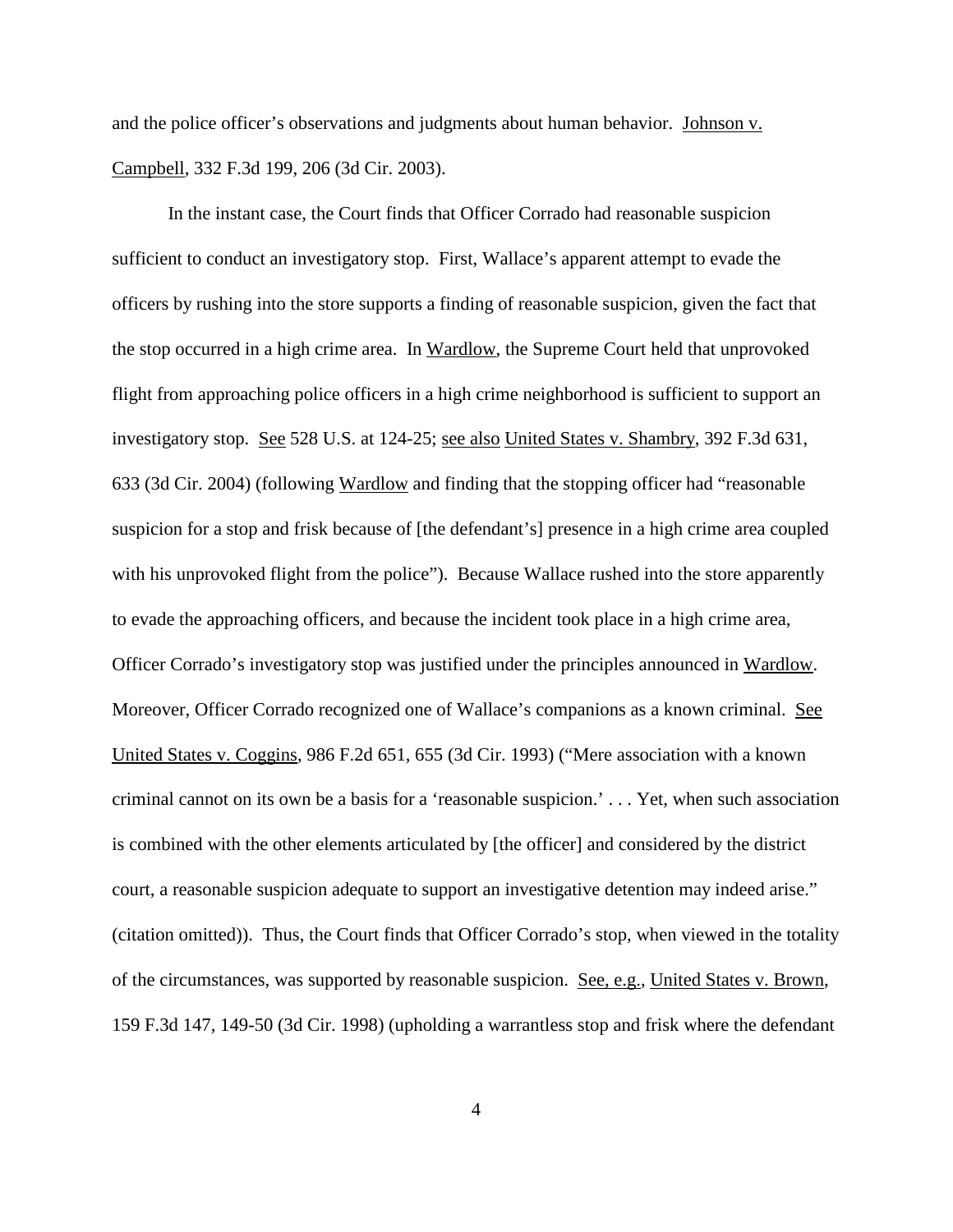fled from police officers in a high crime area after two of his companions were stopped and frisked).

Officer Corrado's decision to conduct a patdown was also supported by reasonable suspicion. Under Terry v. Ohio, a police officer may conducted a limited patdown of an individual when the officer "is justified in believing that the individual whose suspicious behavior he is investigating at close range is armed and presently dangerous to the officer or to others." 392 U.S. at 24. The Terry Court further explained that "[t]he officer need not be absolutely certain that the individual is armed; the issue is whether a reasonably prudent man in the circumstances would be warranted in the belief that his safety or that of others was in danger." Id. at 27. In the instant case, Officer Corrado observed a bulge in Wallace's waistband and was justified in performing a frisk because she reasonably suspected that the bulge was a firearm. See, e.g., Pennsylvania v. Mimms, 434 U.S. 106, 112 (1977) ("The bulge in the jacket permitted the officer to conclude that Mimms was armed and thus posed a serious and present danger to the safety of the officer. In these circumstances, any man of 'reasonable caution' would likely have conducted the 'pat-down.'"). Given Wallace's nervous behavior, the "high crime area," and Officer Corrado's reasonable suspicion that Wallace was armed, the Court finds that the frisk of Wallace was proper under the circumstances.

# **III. CONCLUSION**

For the foregoing reasons, the Court will deny Defendant's Motion for Suppression. An appropriate Order follows.

5